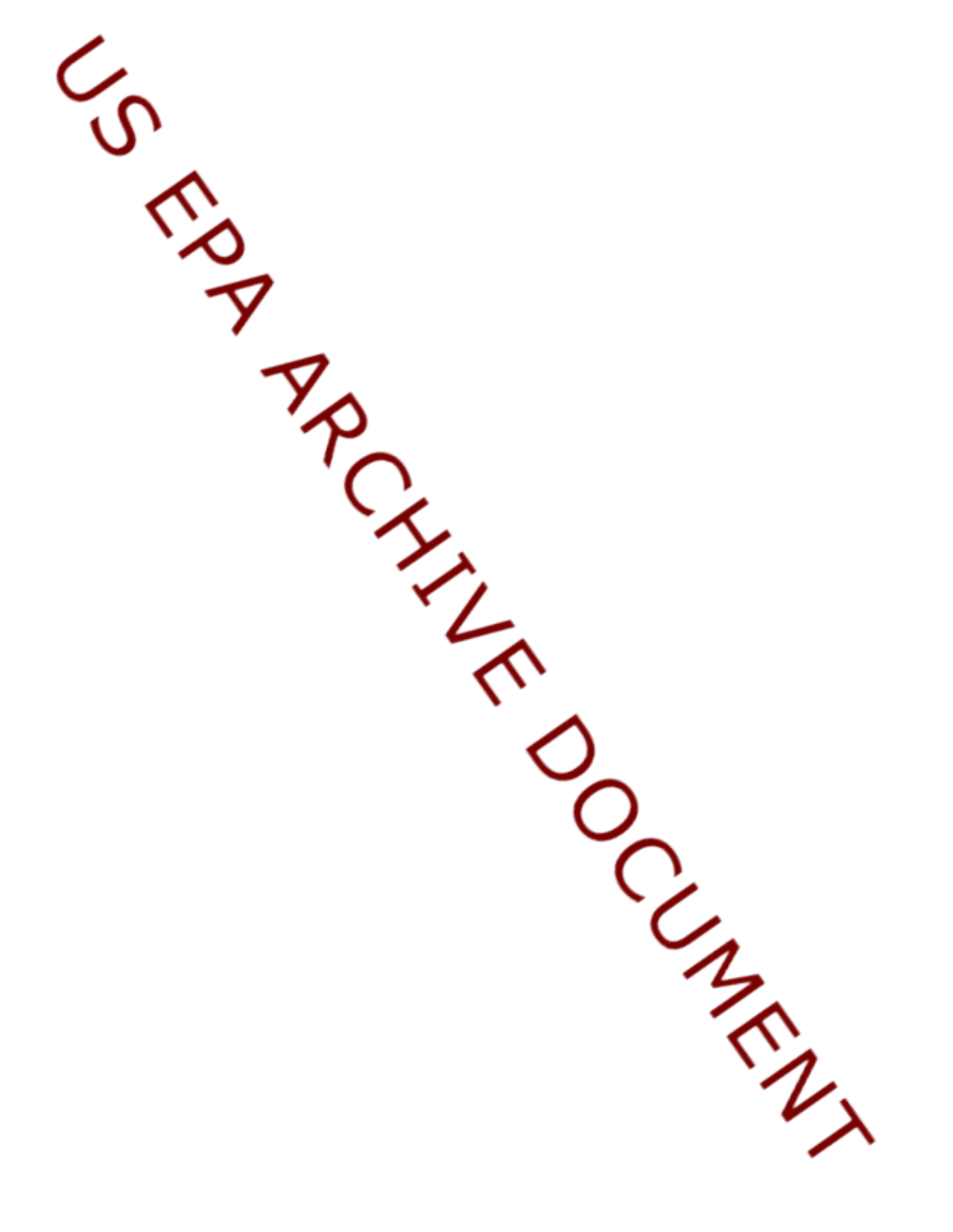# **THE ENVIRONMENTAL TECHNOLOGY VERIFICATION PROGRAM**  FT<sup>K</sup>



**Battelle** The Business of Innovation

## **ETV Joint Verification Statement**

| <b>TECHNOLOGY TYPE: Atrazine Test Kit</b>  |                                                                                                                  |  |  |  |
|--------------------------------------------|------------------------------------------------------------------------------------------------------------------|--|--|--|
| <b>APPLICATION:</b>                        | ANALYSIS OF ATRAZINE IN WATER                                                                                    |  |  |  |
| <b>TECHNOLOGY NAME: Atrazine ELISA Kit</b> |                                                                                                                  |  |  |  |
| <b>COMPANY:</b>                            | Abraxis LLC                                                                                                      |  |  |  |
| <b>ADDRESS:</b>                            | <b>54 Steamwhistle Drive</b><br>PHONE: (215) 357-3911<br>$(215)$ 357-5232<br><b>FAX:</b><br>Warminster, PA 18974 |  |  |  |
| <b>WEB SITE:</b><br><b>EMAIL:</b>          | www.abraxiskits.com<br>info@abraxiskits.com                                                                      |  |  |  |

The U.S. Environmental Protection Agency (EPA) has created the Environmental Technology Verification (ETV) Program to facilitate the deployment of innovative or improved environmental technologies through performance verification and dissemination of information. The goal of the ETV Program is to further environmental protection by accelerating the acceptance and use of improved and cost-effective technologies. ETV seeks to achieve this goal by providing high-quality, peer-reviewed data on technology performance to those involved in the design, distribution, financing, permitting, purchase, and use of environmental technologies. Information and ETV documents are available at www.epa.gov/etv.

ETV works in partnership with recognized standards and testing organizations; with stakeholder groups that consist of buyers, vendor organizations, and permitters; and with the full participation of individual technology developers. The program evaluates the performance of innovative technologies by developing test plans that are responsive to the needs of stakeholders, conducting field or laboratory tests (as appropriate), collecting and analyzing data, and preparing peer-reviewed reports. All evaluations are conducted in accordance with rigorous quality assurance (QA) protocols to ensure that data of known and adequate quality are generated and that the results are defensible.

The Advanced Monitoring Systems (AMS) Center, one of seven technology areas under ETV, is operated by Battelle in cooperation with EPA's National Exposure Research Laboratory. The AMS Center recently evaluated the performance of test kits for the analysis of atrazine in water. This verification statement provides a summary of the test results for the Abraxis LLC Atrazine ELISA Kit for measuring atrazine.

### **VERIFICATION TEST DESCRIPTION**

The Atrazine ELISA Kit was verified in terms of its performance on the following parameters: accuracy, precision, linearity, method detection limit (MDL), cross-reactivity of hydroxylatrazine and desethyl atrazine, matrix interference effects, and rate of false positives/false negatives. Qualitative factors including ease of use, reliability, and sample throughput were also evaluated. All preparation and analyses were performed according to the manufacturer's recommended procedures. The verification test involved challenging the Atrazine ELISA Kit with seven performance test (PT) samples and four types of environmental samples. The PT samples consisted of ASTM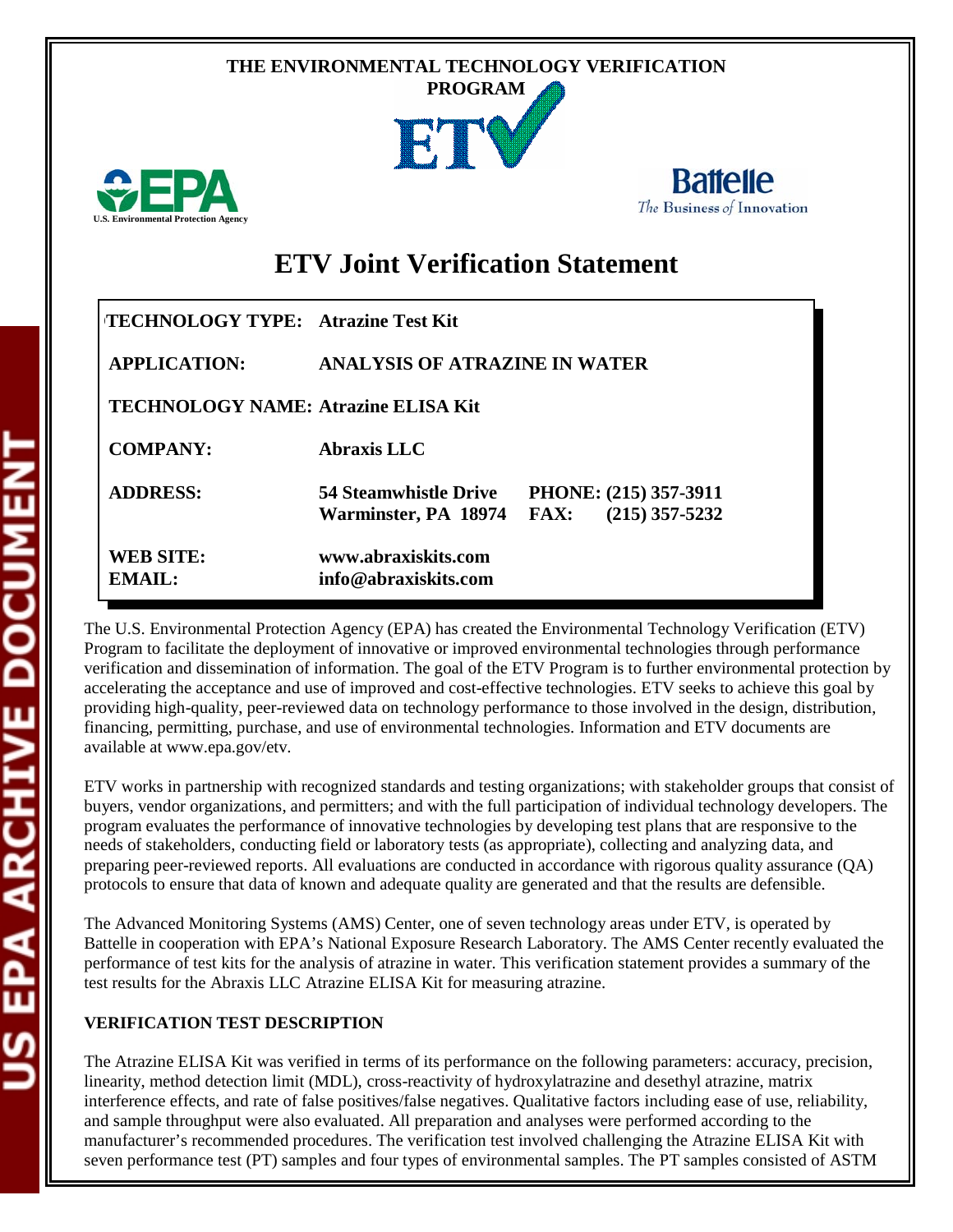Type I water samples fortified with atrazine or an atrazine degradation product. Five of the PT samples contained atrazine at concentrations ranging from 0.1 to 5 parts per billion (ppb), and two of the PT samples contained 3 ppb of a cross-reactive compound, but no atrazine. Four types of environmental samples also were analyzed: fresh pond water, brackish pond water, groundwater, and chlorinated drinking water. Environmental samples were filtered prior to test kit analysis. The background atrazine concentration in each environmental sample was less than 0.062 ppb. Each environmental sample was fortified in the laboratory at concentrations of 1 ppb and 3 ppb atrazine. All laboratory-fortified samples were prepared using certified, commercially available standards. All samples were analyzed by the Atrazine ELISA Kit and by gas chromatography/mass spectrometry (GC/MS) according to modified EPA Method 525.2. Each sample was analyzed in triplicate using the test kit (seven replicates of the MDL sample were analyzed). Samples were given to the analyst blind and in random order.

The verification test was conducted in September 2003 at the Battelle laboratory in Duxbury, Massachusetts. Environmental samples were provided by the National Oceanic and Atmospheric Administration, National Ocean Service's Center for Coastal Environmental Health and Biomolecular Research Center at Charleston, and the University of Missouri - Rolla. Reference laboratory analyses were provided by the EPA's Office of Pesticide Programs, Environmental Chemistry Branch at the John C. Stennis Space Center. Test kit analyses were conducted by the Texas Commission on Environmental Quality.

The Atrazine ELISA Kit and reference method results were used to assess accuracy and linearity. Replicate sample results were used to assess precision. Results for replicates of a low-level spiked sample were used to evaluate the MDL. Cross-reactivity of hydroxyatrazine and desethyl atrazine were assessed by evaluating the Atrazine ELISA Kit results for samples that contained only one degradation compound, but not atrazine. Potential matrix effects were assessed by comparing accuracy and precision results for environmental samples (i.e., chlorinated drinking water, fresh surface water, brackish surface water, and groundwater) to those for ASTM Type I water samples. Performance parameters, such as ease of use and reliability, were based on documented observations of the analyst. Sample throughput was estimated based on the time required to analyze a sample set. QA oversight of verification testing was provided by Battelle and EPA. Battelle QA staff conducted a data quality audit of 10% of the test data, a performance evaluation audit, and a technical systems audit of the procedures used in this verification. This verification statement, the full report on which it is based, and the test/QA plan for this verification are all available at www.epa.gov/etv/centers/center1.html.

#### **TECHNOLOGY DESCRIPTION**

The following description of the Atrazine ELISA Kit is based on information provided by the vendor. This information was not verified in this test. The Atrazine ELISA Kit applies the principle of enzyme-linked immunosorbent assay (ELISA) to determine atrazine in water samples. The Atrazine ELISA Kit uses a colorimetric procedure to detect atrazine. A sample and an enzyme conjugate are added to a disposable test tube, followed by atrazine antibodies attached covalently to paramagnetic particles. Any atrazine that may be in the sample competes with the atrazine enzyme label conjugate for a finite number of antibody binding sites. At the end of a 15-minute incubation period, a magnetic field is applied; and atrazine and labeled-atrazine bind to the antibodies on the paramagnetic particles in proportion to their original concentration. Unbound reagents are decanted. After decanting, the particles are washed with a washing solution. A substrate is added and enzymatically converted from a colorless to a blue solution until terminated by acidification. The atrazine concentration is determined by measuring the absorbance of the sample solution with a photometer and comparing it to the absorbance of the standards. The calibration range of the test kit is 0.1 ppb to 5 ppb atrazine. The vendor-stated detection limit of the test kit is 0.05 ppb atrazine.

The Atrazine ELISA Kit contains a vial of atrazine antibody (rabbit anti-atrazine covalently bound to paramagnetic particles suspended in a buffered solution with preservative and stabilizers), a vial of horseradish peroxidase-labeled atrazine analog diluted in a buffered solution with preservative and stabilizers, three vials of atrazine standard concentrations with preservative and stabilizers, a vial of concentrated atrazine  $(3 \pm 0.6$  parts per billion [ppb]) with preservative and stabilizers, a vial of an atrazine-free solution with preservative and stabilizers for use as a zero standard, a vial of a hydrogen peroxide and 3,3',5,5' tetramethylbenzidine solution in an organic base, a vial of diluted acid, a vial of preserved deionized water,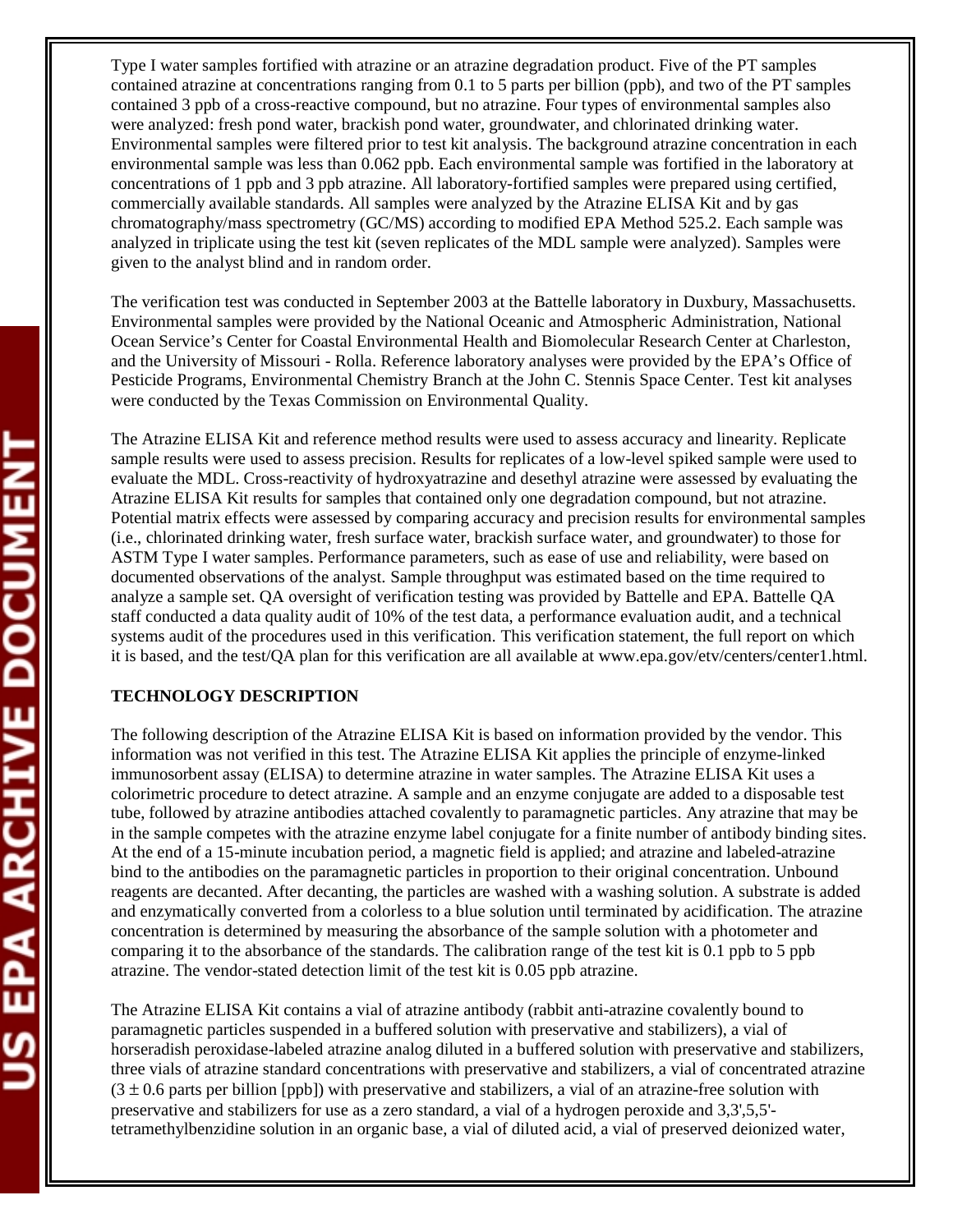and five bags of 22 polystyrene tubes. The Atrazine ELISA Kit is 14 by 6-¼ by 3-½ inches. Final results and calibration curves are printed out on the photometric analyzer or sent directly to a lab computer. List price is \$350 for a 100-test kit. Other materials that are required but are not provided with the Atrazine ELISA Kit are pipettes, a vortex mixer, a magnetic separation system, and a photometer capable of readings at 450 nanometers (nm). These materials can be purchased separately or rented.

#### **VERIFICATION OF PERFORMANCE**

Quantitative performance results for all parameters except ease of use, reliability, and sample throughput are summarized in the following table:

| <b>Parameter</b>                        | <b>Performance Results</b>       | <b>Comments</b>             |
|-----------------------------------------|----------------------------------|-----------------------------|
| Accuracy (percent recovery)             |                                  |                             |
| PT samples, $0.1 - 5$ ppb atrazine      | 102% to 127%; average 120%       |                             |
| Environmental samples: 1 ppb and        |                                  |                             |
| 3 ppb atrazine-fortified, respectively: |                                  |                             |
| Fresh pond water                        | 130% and 102%                    | Background atrazine         |
| Brackish pond water                     | 110% and 107%                    | concentrations in all       |
| Groundwater                             | 111% and 100%                    | environmental samples       |
| Chlorinated drinking water              | 140% and 122%                    | were $<$ 0.062 ppb.         |
| Precision (relative standard deviation) |                                  |                             |
| PT samples, $0.1 - 5$ ppb atrazine and  | 6.9% to 24.1%; average 13%       |                             |
| cross-reactivity samples                |                                  |                             |
| Environmental samples: 1 ppb and        |                                  |                             |
| 3 ppb atrazine-fortified, respectively: |                                  |                             |
| Fresh pond water                        | 3.5% and 10.6%                   |                             |
| Brackish pond water                     | 15.2% and 7.1%                   |                             |
| Groundwater                             | 7.7% and 8.3%                    |                             |
| Chlorinated drinking water              | 3.7% and 11.1%                   |                             |
| Linearity                               |                                  |                             |
| Slope of regression equation            | 1.23                             | Results for PT samples      |
| y-intercept                             | $-0.025$                         | from $0.1$ ppb to 5 ppb     |
| Correlation coefficient (r)             | 0.9937                           | atrazine used to assess     |
|                                         |                                  | linearity.                  |
| <b>MDL</b>                              | 0.06 ppb atrazine                | Based on analysis of 0.1    |
|                                         |                                  | ppb atrazine spiked into    |
|                                         |                                  | <b>ASTM</b> Type I water    |
|                                         |                                  | sample (seven replicates).  |
| Cross-reactivity                        |                                  |                             |
| 3 ppb hydroxyatrazine                   | Average result 0.06 ppb atrazine | Cross-reactivity samples    |
| 3 ppb desethyl atrazine                 | Average result 0.25 ppb atrazine | did not contain atrazine.   |
| Matrix interference effects             | No apparent interferences from   |                             |
|                                         | matrices tested                  |                             |
| False positive results                  | 4 out of 38 results              | Evaluated relative to 0.1   |
|                                         |                                  | ppb atrazine (lowest        |
|                                         |                                  | calibration standard).      |
|                                         |                                  | Three of the four false     |
|                                         |                                  | positive results associated |
|                                         |                                  | with a sample containing    |
|                                         |                                  | an atrazine degradation     |
|                                         |                                  | product.                    |
| False negative results                  | None                             | Evaluated relative to 0.1   |
|                                         |                                  | ppb atrazine (lowest        |
|                                         |                                  | calibration standard).      |
|                                         |                                  | Three of these results      |
|                                         |                                  | associated with a sample    |
|                                         |                                  | containing an atrazine      |
|                                         |                                  | degradation product.        |